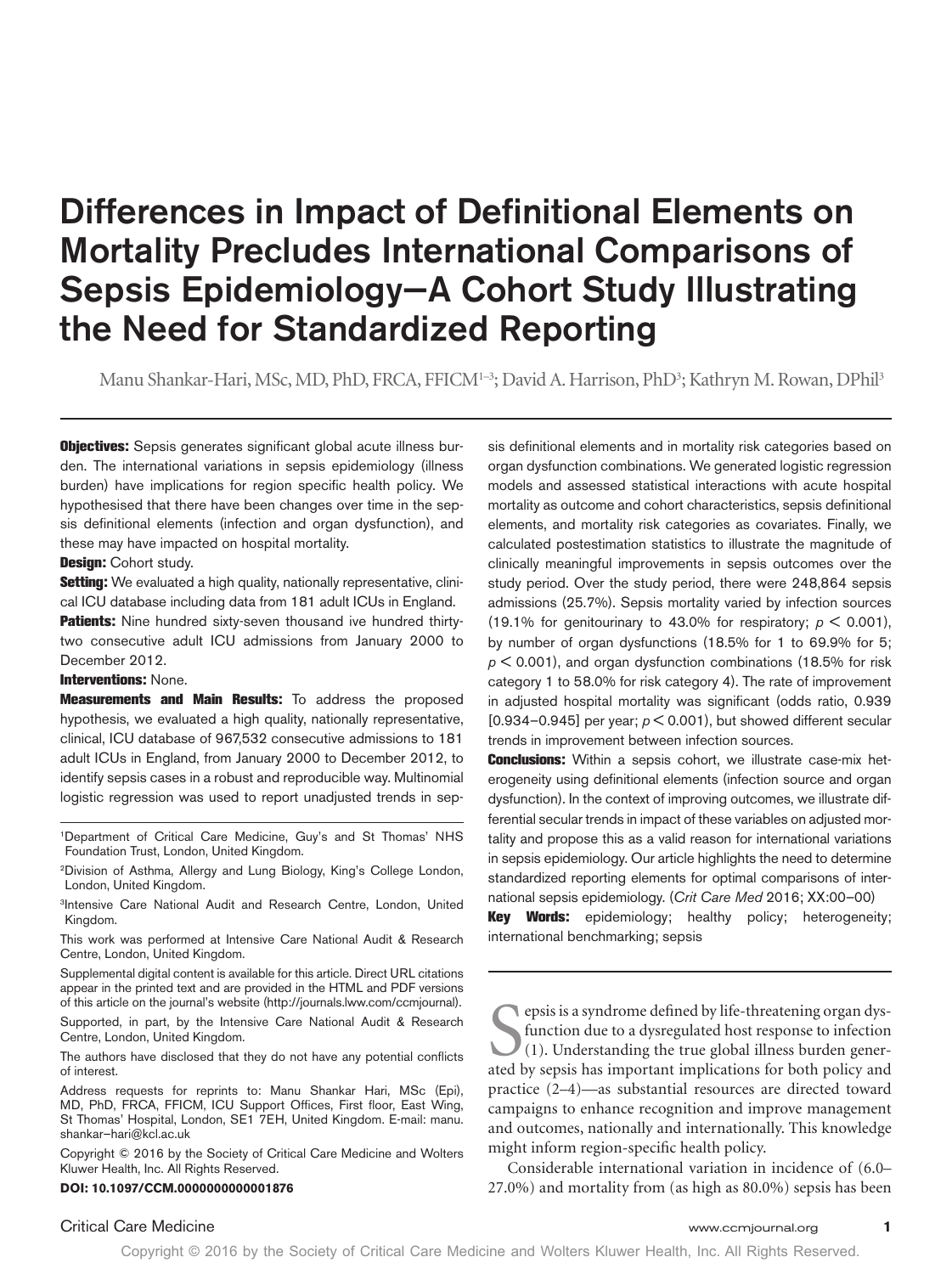reported across ICU cohorts (3–6), with recent trended data indicating a decrease in mortality (7–9). However, interpretation of these data is challenging as it is likely that differences in the timing and trajectories of pre- and within hospital care, enhanced recognition (through campaigns such as the Surviving Sepsis Campaign (10) and the Sepsis Six in the United Kingdom [11]) and available ICU resources (the provision and use of ICU beds), will influence the characteristics of the sepsis population admitted to ICU (3, 12–16). Currently, no international consensus exists for standardised reporting of the characteristics of and outcomes for a sepsis population.

Using a nationally representative, clinical, ICU database to identify sepsis cases in a robust and reproducible way using physiologic and diagnostic data within the first 24 hours of admission, we set out to describe sepsis case mix (by source of infection and by number and combination of systemic inflammatory response syndrome [SIRS] criteria and of organ dysfunctions), its impact on mortality, and to illustrate the potential role that differences in sepsis case mix might play in the interpretation of ICU epidemiology—all with a view to initiating a dialogue for more standardised reporting.

# **MATERIALS AND METHODS**

#### **Data Source**

The Case Mix Programme is the national clinical audit for adult general ICUs in England. For consecutive admissions, trained data collectors collect sociodemographic, comorbidity, and physiologic data to precise rules and definitions, during the first 24 hours following admission to ICU, and outcomes. Diagnostic data are determined clinically and coded using the hierarchical Intensive Care National Audit & Research Centre (ICNARC) Coding Method (additional information provided in **S-Methods-1**, Supplemental Digital Content 1, [http://links.lww.com/](http://links.lww.com/CCM/B941) [CCM/B941](http://links.lww.com/CCM/B941)) (17). Collected data undergo extensive local and central validation prior to pooling into the Case Mix Programme Database (CMPD) (18). Support for the collection and use of these data has been obtained under Section 251 of the National Health Service Act 2006 (approval number: PIAG 2–10(f)/2005).

### **Case Selection and Definitions**

Using contemporaneous physiologic data, definitions for each of the four SIRS criteria and each of five organ dysfunctions were applied and deemed to be met/not met. A sepsis admission was defined as any admission clinically coded as infection and at least one organ dysfunction (additional information provided in S-Methods-1, Supplemental Digital Content 1, <http://links.lww.com/CCM/B941>).

#### **Analysis**

The annual number and proportion of sepsis admissions, between January 2000 and December 2012, were calculated from the CMPD. The primary outcome was hospital mortality. Population incidence for severe sepsis admissions in England was estimated using extrapolation. Actual numbers for participating ICUs were extrapolated to the total number of ICUs in

England for each year. Extrapolated numbers were converted to population incidences by dividing by mid-year population estimates obtained from the Office for National Statistics (19).

For each year, "cohort characteristics" were described by age, sex, presence of severe comorbidities, source of admission/surgical urgency, and cardiopulmonary resuscitation within 24 hours prior to admission and illness severity (Acute Physiology and Chronic Health Evaluation [APACHE] II and ICNARC physiology scores). For each year, "sepsis specific case mix" was described by source of infection, by the number and combination of SIRS criteria and by number, type, and combination of organ dysfunctions. Based on the report by Padkin et al (20) (**[S-Table-1](http:// S-Table-1 )**, Supplemental Digital Content 1, [http://](http://links.lww.com/CCM/B941) [links.lww.com/CCM/B941\)](http://links.lww.com/CCM/B941), we generated four mortality risk categories to illustrate the relationship between number(s) and type(s) of organ dysfunction combinations and associated unadjusted hospital mortality. After summarizing study cohort characteristics, we reported the change over time in proportion of sepsis admissions, unadjusted hospital mortality, and univariate analyses to show the heterogeneity and the associations between definitional elements and unadjusted hospital mortality. Multinomial logistic regression was used to report unadjusted trends for source of infection, number of SIRS criteria, number of organ dysfunctions, and risk categories.

Risk-adjusted trends in hospital mortality were evaluated using a logistic regression model adjusted for "cohort characteristics and sepsis specific case-mix characteristics." To assess the presence of interactions between source of infection, organ dysfunctions, and longitudinal trends, three further logistic regression models were created with interaction terms and adjusted for case-mix characteristics. In the first model, the interaction between sources of infection over time on risk-adjusted mortality was assessed. The second model assessed the interaction between organ dysfunctions (by risk category) over time on risk-adjusted mortality. The third model (model-3) assessed the interaction between both the source of infection and organ dysfunctions (by risk category) over time on risk-adjusted mortality and was also used to generate all the adjusted odds ratios (ORs) reported. Finally, we assessed whether, if the case-mix characteristics had remained the same as in 2000 but all characteristic-specific improvements in mortality had occurred as they did, the sepsis mortality by infection source and risk category had truly improved over time. Postestimation predictive margins were used to estimate the marginal-predicted mortality for each year for sources of infection and risk categories using regression model-3, holding all other covariates at the values observed in 2000. All logistic regression models excluded readmissions of the same patient during the same hospital stay, were fitted with robust ses to account for clustering by ICU, and were reported as OR with 95% CI.

Sensitivity analyses were performed to check the robustness of the findings for the 62 ICUs contributing data over the complete study period. Reported *p* values are two sided and *p* value less than 0.05 was considered to represent a statistically significant result. Continuous data were summarized as mean and sp, where normally distributed, and median and interquartile range, where not. Categorical data were presented as frequency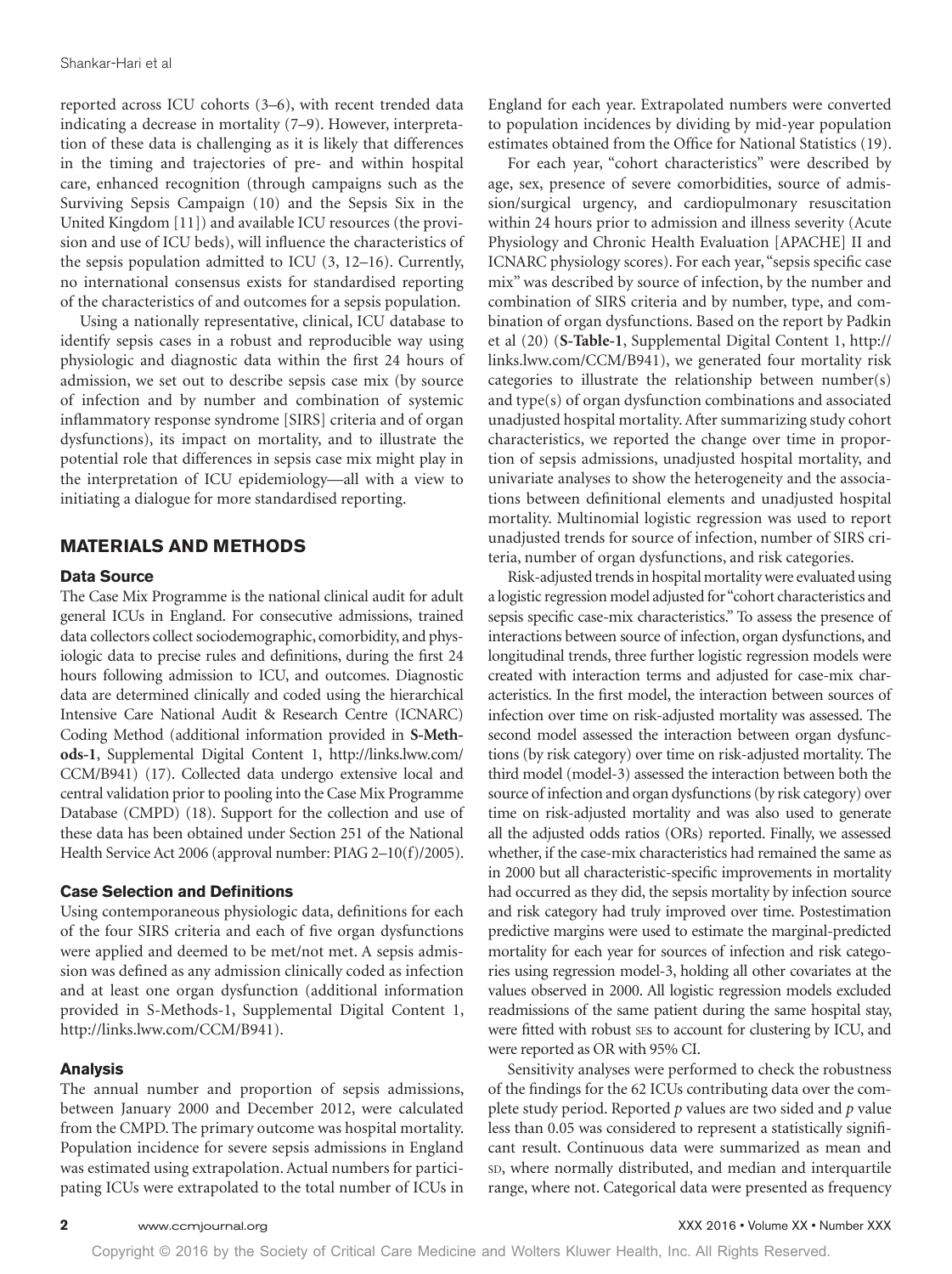and percentage. Admissions with unmeasured physiology were assumed not to have met the sepsis case definition. Data completeness exceeded 98% in all fields used for case selection, thus complete case analyses were used. All analyses were performed using Stata/SE Version 13.0 (StataCorp LP, College Station, TX).

# **RESULTS**

Over the study period, 248,864 of the 967,532 admissions to adult general ICUs in England met the sepsis case definition. The proportion and numbers of sepsis admissions increased from 23.5% in 2000 to 25.2% in 2012 (**Table 1**; **[S-Fig. 1](http:// S-Fig.1 )**, Supplemental Digital Content 1, <http://links.lww.com/CCM/B941>). Age and sex of sepsis admissions remained relatively stable. The proportion of sepsis admissions with severe comorbidities increased from 16.1% to 19.2% and nonsurgical admissions formed the majority (from 68.2% in 2000 to 72.9% in 2012). There was a decrease in APACHE II and ICNARC Physiology Scores (**[S-Table-2](http:// S-Table-2 )**, Supplemental Digital Content 1, [http://](http://links.lww.com/CCM/B941) [links.lww.com/CCM/B941\)](http://links.lww.com/CCM/B941). The unadjusted hospital mortality for sepsis admissions decreased from 45.5% in 2000 to 32.1% in 2012 (Table 1).

#### **Source of Infection and Unadjusted Mortality**

For sepsis admissions, the source of infection changed significantly over time (test for homogeneity; *p* < 0.001). Respiratory tract was the most common source of infection, increasing from 40.1% in 2000 to 45.1% in 2012. Relative to admissions with respiratory infections, there was a significant increase in the proportions of admissions with genitourinary and musculoskeletal/dermatologic infections and a significant reduction in the proportions with gastrointestinal, neurologic, and unknown source infections (all  $p < 0.001$  for change over time; **Fig. 1***A*; **[S-Table-3](http:// S-Table-3 )**, Supplemental Digital Content 1, [http://](http://links.lww.com/CCM/B941) [links.lww.com/CCM/B941\)](http://links.lww.com/CCM/B941). Unadjusted hospital mortality varied by source of infection from 19.1% (95% CI, 18.2– 20.0%) for genitourinary to 43.0% (95% CI, 42.7–43.4%) for respiratory (**Fig. 1***B*).

#### **SIRS Criteria and Unadjusted Mortality**

The number of SIRS criteria met among sepsis admissions changed significantly over time (test for homogeneity;  $p < 0.001$ ). The proportion meeting all four SIRS criteria decreased from 45.4% in 2000 to 38.4% in 2012. Relative to admissions meeting all four SIRS criteria, there was a significant increase in the proportions of admissions with 0, 1, 2, or 3 SIRS criteria (all  $p < 0.001$  for change over time; Fig. 1*C*; S-Table-3, Supplemental Digital Content 1, [http://links.lww.](http://links.lww.com/CCM/B941) [com/CCM/B941](http://links.lww.com/CCM/B941)). Unadjusted hospital mortality varied by number of SIRS criteria, from 24.7% (95% CI, 21.7–28.1%) for 0 SIRS to 41.2% (95% CI, 40.9–41.6%) for 4 SIRS (**Fig. 1***D*).

# **Number of Organ Dysfunctions and Unadjusted Mortality**

The number of organ dysfunctions among sepsis admissions changed significantly over time (test for homogeneity,  $p < 0.0001$ ). Sepsis admissions with two organ dysfunctions increased from 28.2% in 2000 to 31.0% in 2012. Relative to admissions with two organ dysfunctions, there was a significant increase in the proportions of admissions with one organ dysfunction and a decrease in admissions with three, four, or five dysfunctions (all  $p < 0.001$  for change over time; Fig. 1*E*;

**Table 1. Numbers of Participating Adult General ICUs in England, Admissions (Total and Sepsis), and Unadjusted Mortality**

| <b>Parameters</b>                                                     | 2000            | 2001            | 2002             | 2003                 | 2004             | 2005             | 2006             | 2007             | 2008             | 2009             | 2010             | 2011             | 2012             |
|-----------------------------------------------------------------------|-----------------|-----------------|------------------|----------------------|------------------|------------------|------------------|------------------|------------------|------------------|------------------|------------------|------------------|
| Adult general<br><b>ICU<sub>s</sub></b><br>contributing<br>data $(n)$ | 101             | 116             | 132              | 143                  | 141              | 141              | 141              | 149              | 158              | 162              | 174              | 179              | 181              |
| Total ICU<br>admissions $(n)$                                         | 35,548          | 42.261          | 53.434           | 62,123               | 66,294           | 67,316           | 67,281           | 72,820           | 80,507           | 85,389           | 99.688           | 113,519 121,352  |                  |
| ICU admissions<br>meeting sepsis<br>case definition,<br>$n (\%)$      | 8,366<br>(23.5) | 9,938<br>(23.5) | 12,557<br>(23.5) | 15,108<br>(24.3)     | 16,642<br>(25.1) | 17,761<br>(26.4) | 18,086<br>(26.9) | 19,587<br>(26.9) | 21,625<br>(26.9) | 23,066<br>(27.0) | 26,799<br>(26.9) | 28,703<br>(25.3) | 30,626<br>(25.2) |
| Extrapolated ICU<br>admissions<br>with sepsis                         | 18,400          | 20.100          |                  | 21,100 23,100 25,000 |                  | 26,900           | 27,700           | 29,700           | 30,700           | 31,700           | 33,400           | 34,100           | 36,100           |
| ICU mortality for<br>severe sepsis<br>admissions,<br>n (%)            | 2,876<br>(34.4) | 3,337<br>(33.6) | 4,154<br>(33.1)  | 5,005<br>(33.1)      | 5,374<br>(32.3)  | 5,445<br>(30.7)  | 5,478<br>(30.3)  | 5,601<br>(28.6)  | 5,968<br>(27.6)  | 6,254<br>(27.1)  | 7,031<br>(26.2)  | 7,093<br>(24.7)  | 7,316<br>(23.9)  |
| Hospital mortality<br>for sepsis<br>admissions,<br>$n (\% )$          | 3,469<br>(45.5) | 3,968<br>(44.6) | 5,053<br>(44.1)  | 6,019<br>(44.0)      | 6,527<br>(43.2)  | 6,780<br>(41.6)  | 6,750<br>(40.9)  | 7,020<br>(39.1)  | 7,446<br>(37.3)  | 7,807<br>(36.7)  | 8,772<br>(35.3)  | 8,797<br>(33.2)  | 9,115<br>(32.1)  |

#### Critical Care Medicine www.ccmjournal.org **3**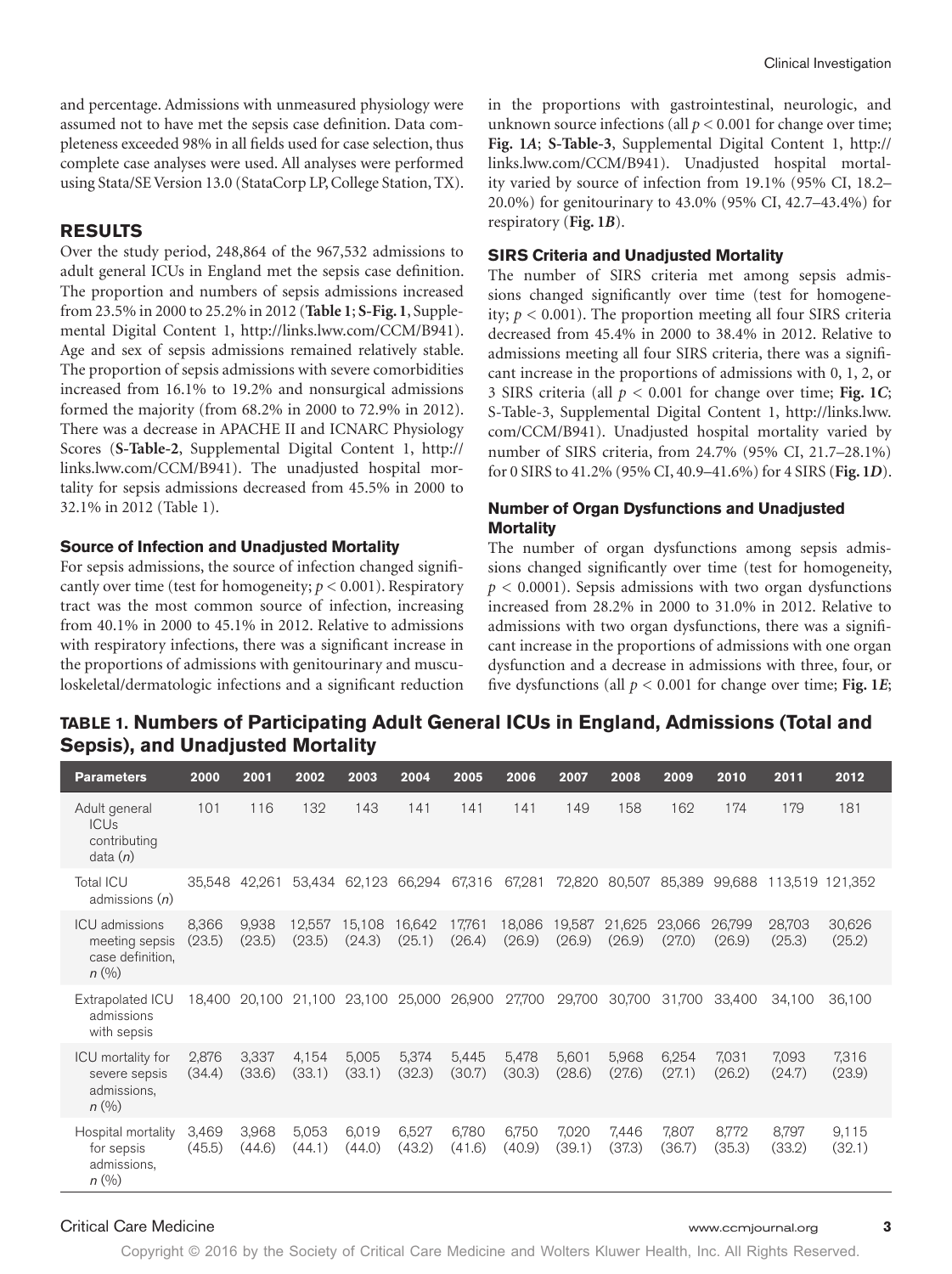

**Figure 1.** Sepsis specific case-mix. Trends in sepsis admissions to adult general ICUs in England by source of infection (**A**) and hospital mortality by source of infection (**B**), by number (No.) of systemic inflammatory response syndrome (SIRS) criteria (**C**) and hospital mortality by number of SIRS criteria (**D**), number of organ dysfunctions (**E**) and hospital mortality by number of organ dysfunctions (**F**). **A**, **C**, and **E**, show the changes over the study period. **B, D,** and **F**, show the overall hospital mortality over study period by each sepsis definitional element.

S-Table-3, Supplemental Digital Content 1, [http://links.lww.](http://links.lww.com/CCM/B941) [com/CCM/B941](http://links.lww.com/CCM/B941)). Unadjusted hospital mortality varied by number of organ dysfunctions from 18.5% (95% CI, 18.1– 18.9%) for one organ dysfunction to 69.9% (95% CI, 69.1– 70.8%) for five organ dysfunctions (**Fig. 1***F*).

# **Illustration of Organ Dysfunction Number and Combinations Trends Using Risk Category and Relationship to Unadjusted Mortality**

Overall hospital mortality by different combinations of number(s) and type(s) of SIRS criteria and of organ dysfunctions was variable (**Fig. 2**, *A* and *B*).

The risk category distribution among sepsis admissions changed significantly over time ( $p < 0.0001$ ). Risk categories 2 and 3 each constituted one quarter of the cohort, every year over the study period and were stable. Between 2000 and 2012, the proportion of sepsis admissions categorized as risk category 1 increased from 18.4% to 21.9% while those categorized as risk category 4 decreased from 31.0% to 27.3%. Relative to admissions in risk category 2, the changes in risk categories 1 and 4 were statistically significant (both  $p < 0.001$  for change over time), whilst for risk category 3 it was not  $(p = 0.47)$ . As anticipated, unadjusted hospital mortality increased across risk categories from 18.5% (95% CI, 18.1–18.9%) to 58.0% (95% CI,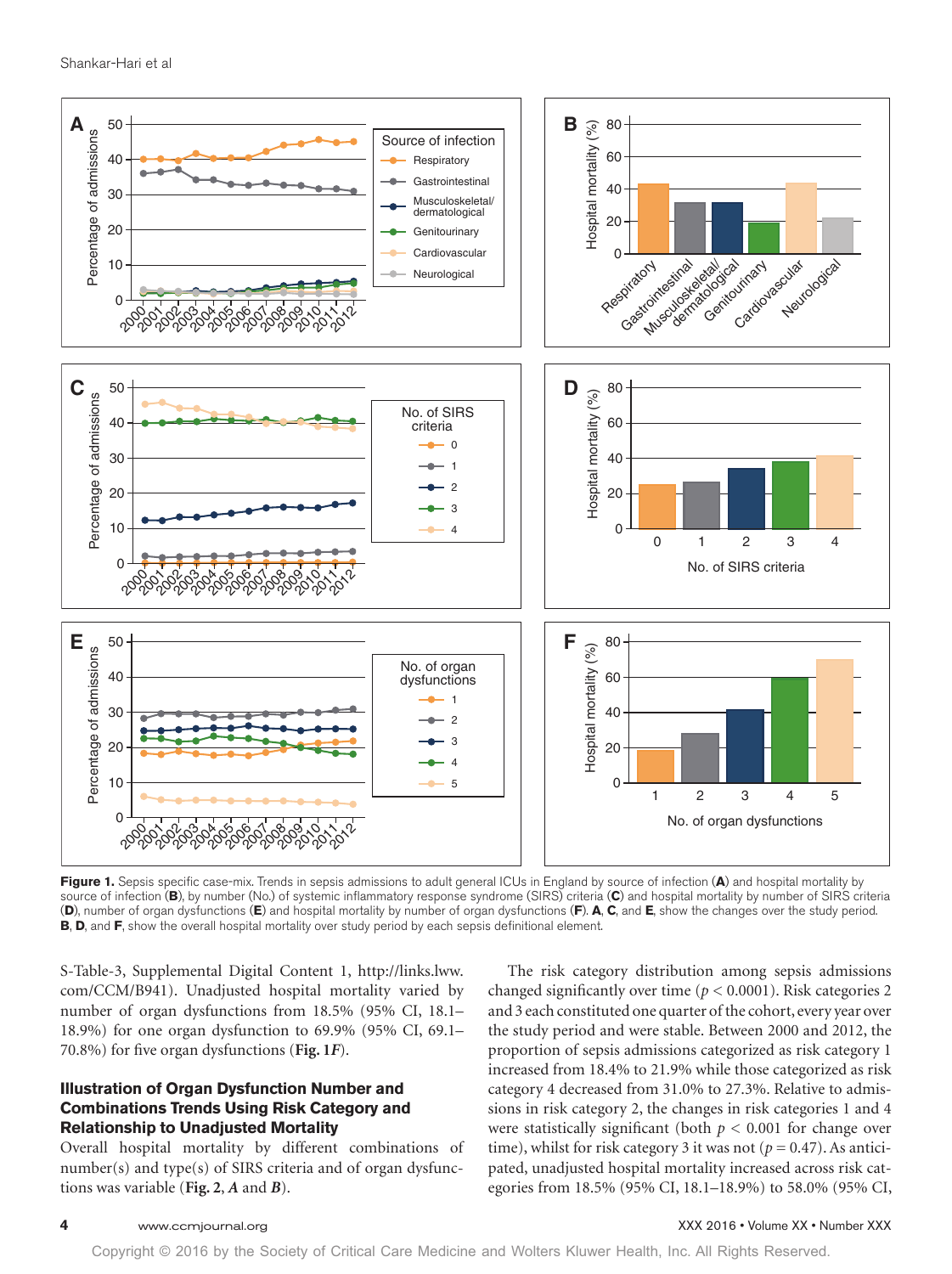

Figure 2. Simple illustration of heterogeneity using number and combinations of organ dysfunction (risk categories) and systemic inflammatory response syndrome (SIRS) combinations. Trends in sepsis admissions to adult general ICUs in England by SIRS combinations (**A**); heterogeneity within number and combinations of organ dysfunctions (**B**); risk category (**C**) and hospital mortality by risk category (**D**). For description of risk-categories please refer to methods and S-Table-1 (Supplemental Digital Content 1,<http://links.lww.com/CCM/B941>) for further details. **A**: H = heart rate, R = respiratory rate,  $T =$  temperature,  $W =$  white cell count. **B**:  $C =$  cardiovascular;  $H =$  hematologic;  $K =$  renal;  $M =$  metabolic,  $R =$  respiratory.

57.7–58.4%) (**Fig. 2**, *C* and *D*; S-Table-3, Supplemental Digital Content 1, [http://links.lww.com/CCM/B941\)](http://links.lww.com/CCM/B941).

# **Adjusted Trends in Hospital Mortality by Infection and Organ Dysfunction**

The adjusted trend for improvement in hospital mortality for sepsis admissions was significant (OR, 0.939; 95% CI, 0.934–0.945 per year;  $p < 0.001$ ). Adjusted hospital mortality decreased significantly within each category of infection source and the rate of change over time varied significantly by infection source (respiratory, OR for risk category, 1, 0.947 [95% CI, 0.938–0.956] per year; cardiovascular, 0.937 [0.918– 0.957] per year; gastrointestinal, 0.941 [0.933–0.950] per year; genitourinary, 0.938 [0.918–0.959] per year; musculoskeletal/ dermatologic, 0.943 [0.925–0.962] per year; neurologic, 0.939 [0.919–0.960] per year; unknown, 0.919 [0.907–0.932]; all individual trends and test of homogeneity  $p < 0.001$ ).

Adjusted hospital mortality also decreased significantly within each risk category but the rate of change was consistent across the risk categories (risk category 1, OR for respiratory source, 0.947 [95% CI, 0.938–0.956] per year; risk category 2, 0.947 [95% CI, 0.939–0.955] per year; risk category 3, 0.943 [95% CI, 0.935–0.950] per year; risk category 4, 0.947 [95% CI, 0.940–0.955] per year; all individual trends *p* < 0.001; test of homogeneity  $p = 0.48$ ).

Finally, the improving trends in hospital mortality appeared truly representative of sepsis mortality improvements when the case mix (in terms of all other variables in the model) was held constant at the values observed in 2000 (**Fig. 3**; and **[S-Table-4](http:// S-Table-4 )**, Supplemental Digital Content 1, [http://links.lww.com/CCM/](http://links.lww.com/CCM/B941) [B941](http://links.lww.com/CCM/B941)).

# **Sensitivity Analyses**

Results from the sensitivity analyses (by restricting analyses to the same 62 ICUs contributing data over the complete study period) were consistent with the primary analyses (**[S-Table-5](http:// S-Table-5 )**, Supplemental Digital Content 1, [http://links.lww.com/CCM/](http://links.lww.com/CCM/B941) [B941](http://links.lww.com/CCM/B941); and **[S-Fig. 2](http:// S-Fig.2 )**, Supplemental Digital Content 1, [http://](http://links.lww.com/CCM/B941) [links.lww.com/CCM/B941\)](http://links.lww.com/CCM/B941).

# **DISCUSSION**

#### **Main Findings**

We report an increase in incidence and significant improvements in adjusted hospital mortality among adult critical care admissions with sepsis in England between 2000 and 2012. Sepsis admissions represented a heterogeneous population, and a population that was changing over time as highlighted by differential trends in definitional elements (infection source, SIRS, number and type of organ dysfunctions). The independent impact of these definitional elements on mortality was also different. Postestimation predictive margins used to estimate the marginal predicted mortality show clinically relevant improvement in sepsis outcomes between risk categories (such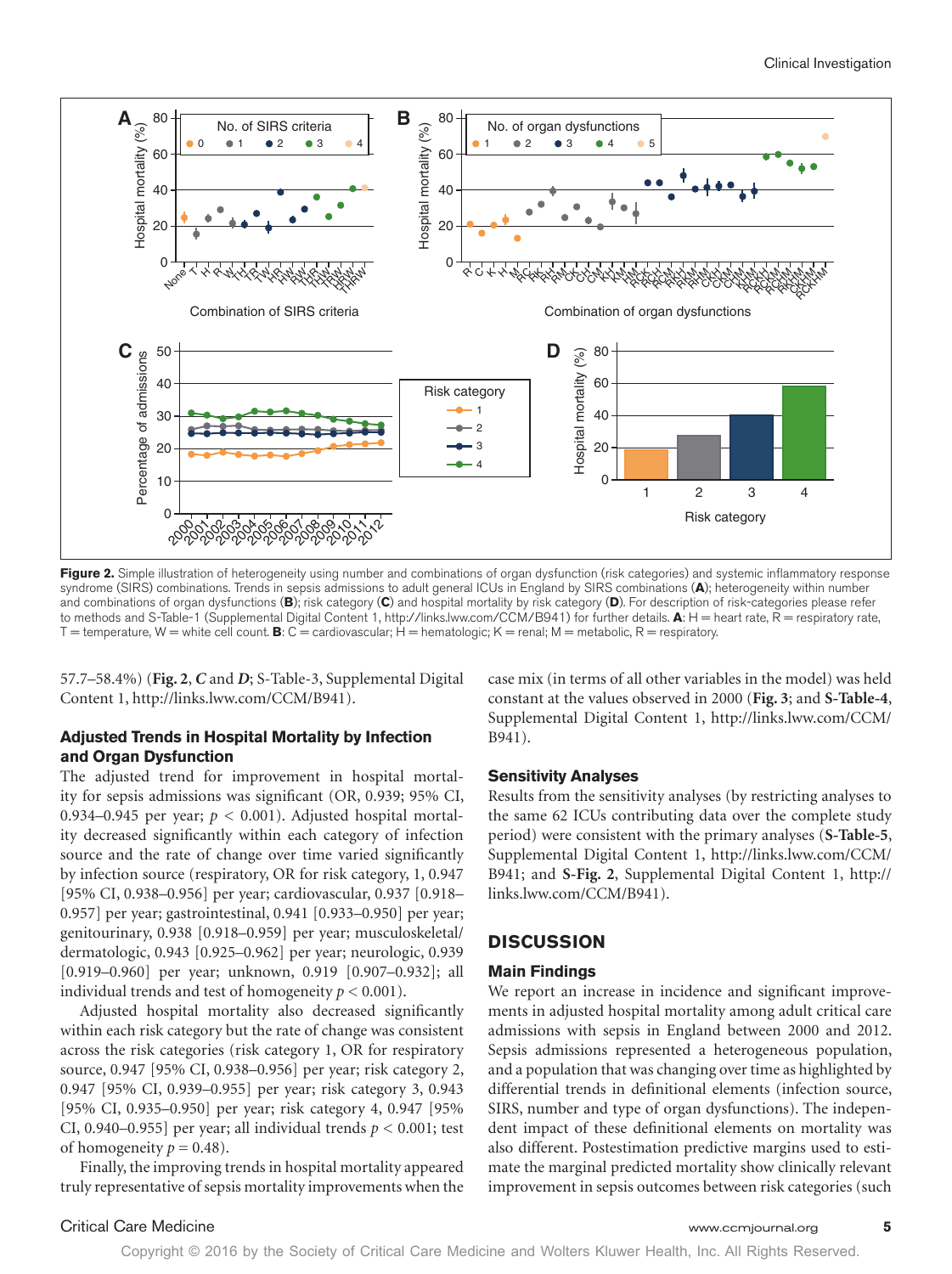

Figure 3. Postestimation predictive margins to estimate the marginal predicted mortality. Yearly trends in mortality by infection source (**A**) and by risk category (**B**) among the sepsis admissions with year 2000 as the referent year are shown. Year 2000 and 2012 characteristics are shown in S-Table-4 (Supplemental Digital Content 1, [http://links.lww.com/CCM/B941\)](http://links.lww.com/CCM/B941).

as 12.1% for risk category 1; 15.8% for risk category 4) and between infection sources (such as 13.2% for respiratory infection; 12.3% for urinary infections), despite differences in baseline mortality (year 2000) in these sepsis definitional elements.

# **Relevance**

Our study introduces the concept that differences in the contribution of each sepsis definitional element such as source of infection and type and number of organ dysfunctions potentially contributes to the international variation observed across ICU cohorts. This concept was implicitly seen when different administrative database algorithms were applied (7, 9) but has not been formally tested before. Consistent with the published literature, we report an association between sepsis mortality with source of infection (21) and with type and number of organ dysfunctions (22). We also show that, within a number of organ dysfunction group, mortality varies by organ dysfunction combinations (Fig. 2*B*).

# **Illustrative Direct Comparison**

To further illustrate this issue, we compared the sepsis mortality over from 2000 to 2012 and the 2012 case-mix characteristics

reported by Kaukonen et al (8) for sepsis and septic shock admissions from Australia/New Zealand (ANZ). The rationale for this comparison includes use of a national ICU database similar to ours over the same time period (between 2000 and 2012), the similarities in per capita healthcare spending  $({\sim}$  US\$3,000) and life expectancy at birth  $({\sim 80 \text{ yr}})$ , albeit there are uncertainties around critical care bed provision per 100,000 population (3.5–7.4 in United Kingdom vs 8.0–8.9 in ANZ) (23). Both studies also show similar improvements in adjusted hospital mortality for sepsis admissions over time (OR, 0.94 per year).

However, sepsis mortality in our study was 1.5 times higher and mortality curves of the two studies are parallel over the entire study period. The mortality comparisons when done using the simple risk categories, the ANZ study mortality is similar to group two unadjusted mortality. With case-mix comparisons, as shown by our study, the mortality in the ANZ study varies by infection source and

other case-mix characteristics, which also change with time. In all the case-mix comparisons using 2012 data, the hospital mortality in our study was higher than the ANZ study (**Fig. 4**, *A* and *B*; and **[S-Table-6](http:// S-Table-6 )**, Supplemental Digital Content 1, [http://links.](http://links.lww.com/CCM/B941) [lww.com/CCM/B941\)](http://links.lww.com/CCM/B941). The SIRS negative population was much lower in our dataset (3.0% compared with 12.1% reported by the ANZ study [24]) (**Fig. 4***C*). These simple illustrative comparisons neither explain the reasons for the observed differences in outcomes nor imply that the sepsis outcomes are worse in England, but support our study hypothesis of heterogeneity in sepsis case mix and the need for standardization of reporting elements to aid direct international comparisons. However, this needs to be confirmed using simultaneous direct comparison of similar databases using the same criteria to identify sepsis cases.

# **Strengths**

The strengths of our study are in the use of a high quality clinical database to identify sepsis admissions using accurate, raw physiologic data (for SIRS criteria and for organ dysfunction variables) and synchronous, clinically coded diagnostic data to identify infection for consecutive ICU admissions. Our approach addresses many of the key limitations often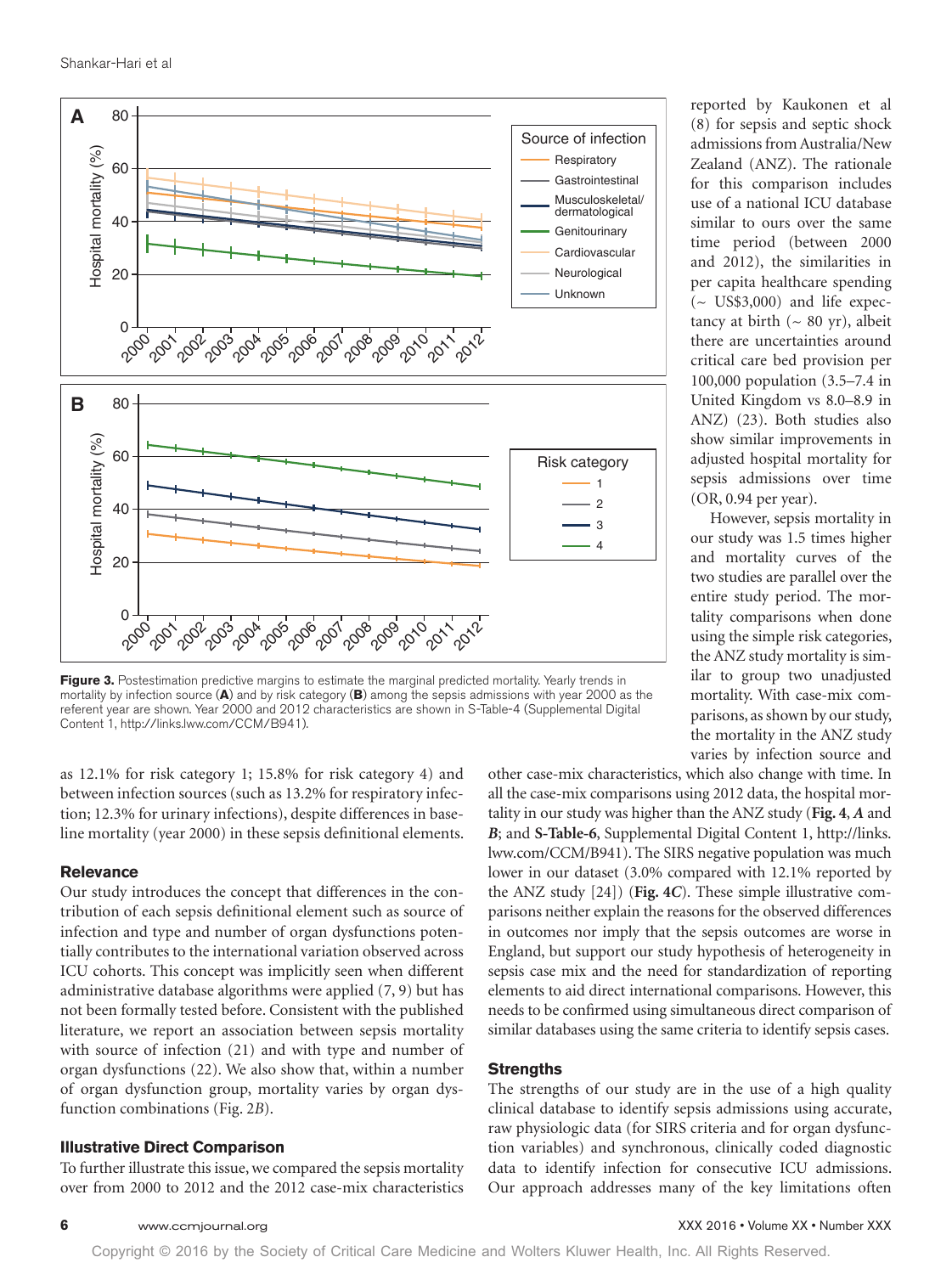

**Figure 4.** Comparisons of current study with Kaukonen et al (8). Unadjusted sepsis outcomes to adult general ICUs in England and in Australia and New Zealand (**A**); by number and type of organ dysfunction (risk category) (**B**) and adjusted sepsis mortality by systemic inflammatory response syndrome (SIRS) positive and negative status (**C**). CMP = case mix programme.

highlighted in studies of sepsis epidemiology (7, 9, 25–30) namely, reliance on administrative/insurance claims data and use of either subjective sepsis codes (highly likely influenced by awareness campaigns, influential studies, and reimbursement formulae) or separate but asynchronous codes for infection and organ dysfunction, often coded at discharge.

# **Limitations**

There are limitations to our study. First, our database was not primarily designed for ICU sepsis epidemiology, and therefore,

the overall incidence of sepsis may be underestimated (i.e., some admissions may develop sepsis after the first 24 hours in ICU). However, given the relatively low provision of ICU beds in England (higher threshold for admission) (23, 31) and with 80% of the study cohort having two or more organ dysfunctions in the first 24 hours, the impact would likely be minimal. Second, the ICUs contributing to the dataset varied over time, which we addressed in our sensitivity analyses. Third, the organ dysfunction assessment was cross sectional. Fourth, the dataset contains planned and unplanned ICU admissions, where the physiology-modified secondary to interventions such as fluid management that would not be similarly captured by the organ dysfunction assessment (32) that is a common limitation of large database based epidemiology reports (33). Finally, changes to the health care system and increasing awareness of sepsis could have influenced some of the observed improvements in outcome (34); however, assessment of effects of these changes was not the research question addressed by this study.

#### **Future Research**

Definitions are descriptions of illness and criteria provide the variables to identify a case (6). To-date, there are neither universally agreed standardized criteria nor reporting elements

for sepsis epidemiology, which when interpreted with lack of gold-standard diagnostic tests for sepsis potentially introduces heterogeneity in epidemiology (6, 35). By contrasting our results to similar national database publications (8, 24) over the same study period and in the context of a global need for more accurate measurement of sepsis (4), our study makes a case for research into directed international sepsis epidemiology comparisons using national databases. Global ecologic studies will help provide incidence density and identify higher risk areas, which would help design regional health policies to tackle sepsis.

# Critical Care Medicine www.ccmjournal.org **7**